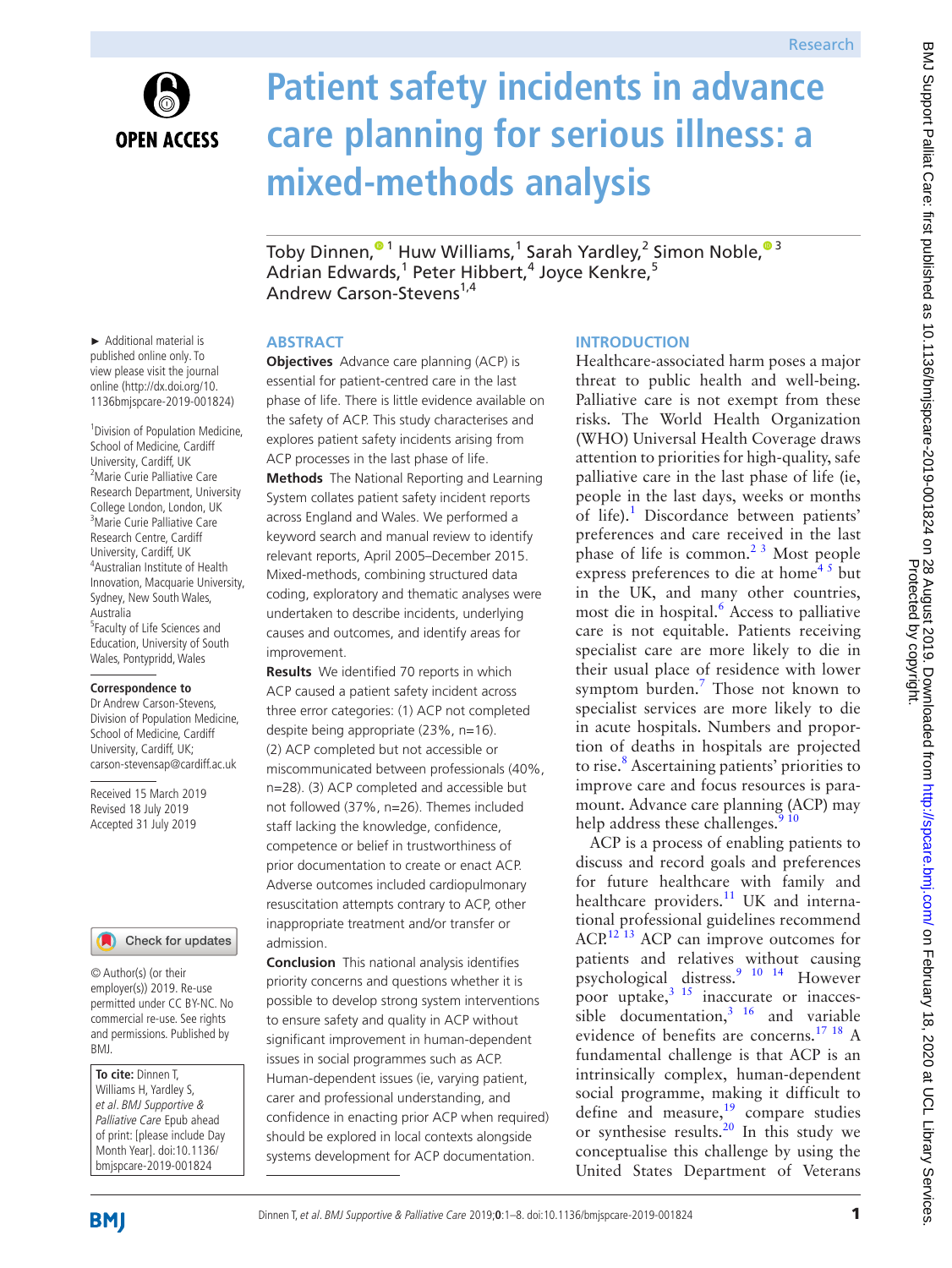Affairs (USDVA) Strength of Intervention scale term 'human-dependent' as our definition of processes which are necessarily reliant on the choices of indi-vidual people.<sup>[21 22](#page-6-13)</sup>

There remains uncertainty around quality and efficacy of ACP. Little research has focused on patient safety issues within ACP. As ACP is increasingly undertaken, it is important to understand types of patient safety incidents occurring and the underlying factors. Many healthcare systems have committed to learning from patient safety incident reporting systems to improve patient care. The National Reporting and Learning System (NRLS) is the repository receiving such reports from healthcare organisations and members of the public in England and Wales. A patient safety incident is defined as 'an event or circumstance that could have resulted, or did result, in unnecessary harm to a patient'. $^{23}$  $^{23}$  $^{23}$  Reports are written mostly by healthcare professionals and collated via local risk management systems. Each contains structured information about location, patient demographics and reporter perception of harm severity plus free-text descriptions of the incident, most also outline contributory factors and planned actions to prevent reoccurrence. With all reporting systems, caution is required when interpreting data given uncertainties about reporting culture, such as under-reporting and reporter bias. $2425$ However, value and utility of structured analysis of incident reports for the identification of improvement priorities, notably in under-researched areas of unsafe clinical practice, has been established. $26\frac{27}{27}$ 

Policies promoting ACP over the last one to two decades have led to the design of multiple interventions seeking to target ACP. These include interventions to raise awareness,<sup>28</sup> 29 educate staff,<sup>30 31</sup> employ dedicated staff<sup>32 33</sup> and improve systems to share ACP.<sup>34-36</sup> A significant evidence gap remains: we do not know if these solutions are targeting front-line experiences of process breakdowns or challenges, at all or in the most optimal way.

#### **Aim**

To explore and understand patient safety incidents in which ACP, or its absence, contributed to unsafe patient care in the last phase of life.

#### **Objectives**

To:

- 1. Classify and quantify types of ACP-related patient safety incidents, and their underlying causes through application of a theoretically derived a priori coding framework.
- 2. Describe and interpret themes and meta-themes in reports and use this qualitative analysis to identify data-driven theories to focus future improvement work.
- 3. Construct a driver diagram mapping empirically identified ideas for systems improvement derived from objectives 1 and 2.



<span id="page-1-0"></span>**Figure 1** Flow chart of sample identification. ACP, advance care planning; NRLS, National Reporting and Learning System.

## **Methods**

#### **Data**

Data were taken from all NRLS incident reports that were reported to have occurred between 1 April 2005 and 31 December 2015.

## **Sample selection**

Electronic searching of free-text descriptions was conducted using synonyms of ACP (see [online supple](https://dx.doi.org/10.1136/bmjspcare-2019-001824)[mentary appendix\)](https://dx.doi.org/10.1136/bmjspcare-2019-001824) identifying 976 reports. Two clinical academics (TD and HW) read and identified reports focused on the last phase of life in which there was a patient safety incident attributed either to ACP or lack of ACP by the reporter. Seventy reports met these inclusion criteria, 906 were excluded (see [figure](#page-1-0) 1). We used consensus clinical judgement to ascertain whether the patient was in the last phase of life alongside proxy indicators including mention of progressive or life-limiting illnesses, a death occurring with a 'do not attempt cardiopulmonary resuscitation order' (DNACPR) in place and if the patient was in a nursing home.

#### **Analysis**

The free text of each report was analysed by a clinician trained in root cause analysis (TD). An a priori coding framework was used to describe what happened (type of patient safety incident), reported reasons why the error occurred (contributory factors) and resultant harms (outcomes). The framework was theoretically derived previously by patient safety experts and clinicians and aligned to the WHO International Classification for Patient Safety.[37](#page-6-21) A random sample of 20% of reports was independently reviewed (HW) and inter-rater reliability was assessed. Any uncertainty was discussed with a third reviewer (AC-S). We undertook descriptive analysis of the coded data to assess the most frequent incident types, contributory factors and outcomes. We then grouped the reports according to which stage of the ACP process the incident occurred (i.e. during creation, communication or application of ACP).

All reports with sufficient detail in the free-text fields were also analysed qualitatively using thematic analysis which is a method for identifying antici-pated and emergent themes from data.<sup>[38](#page-6-22)</sup> It was used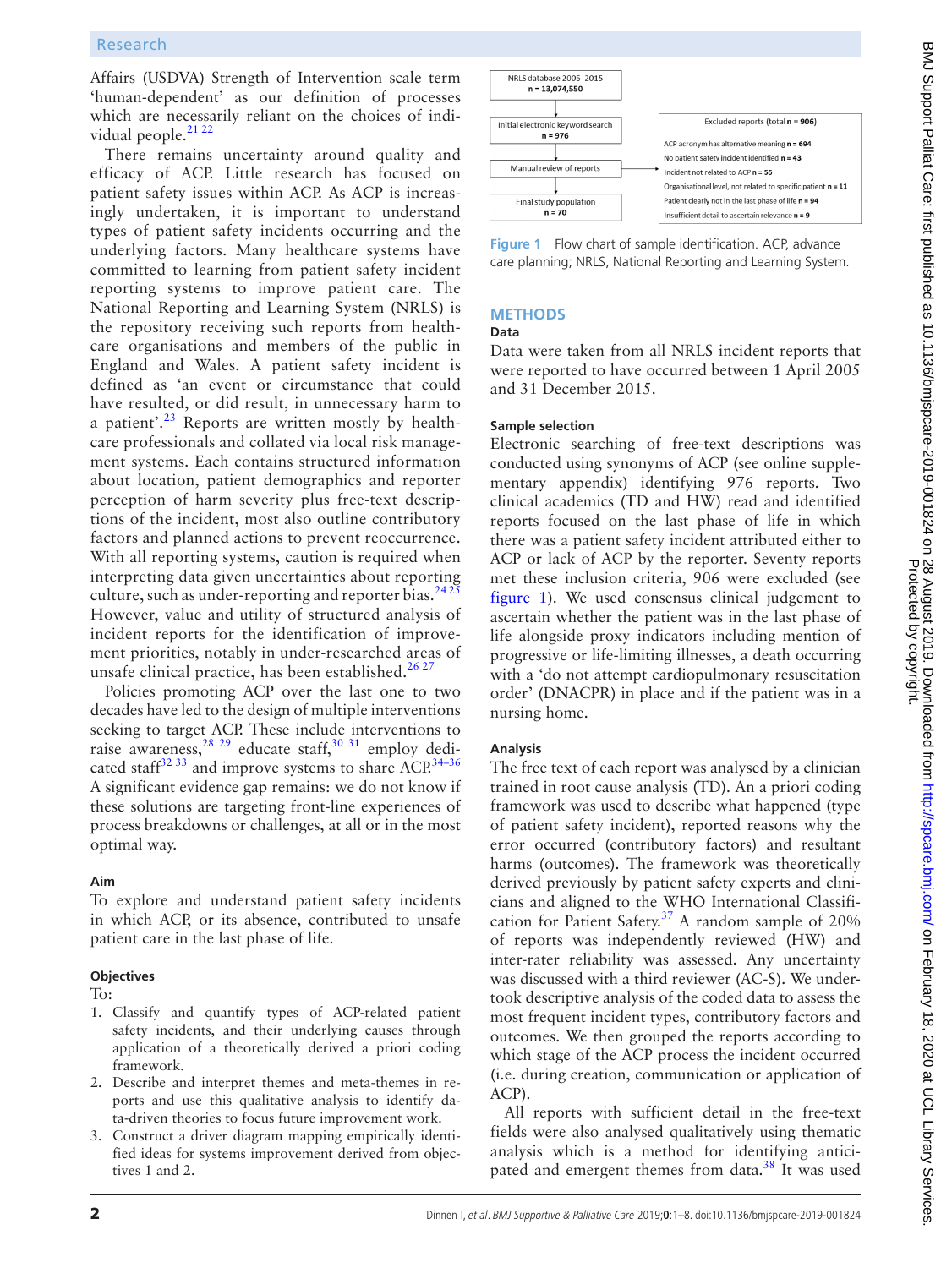



<span id="page-2-0"></span>Figure 2 A driver diagram of data-driven hypotheses to improve the safety of advance care planning (ACP) to end-of-life patients<sup>22</sup>

to critically analyse each reporter's stance towards the incident, recognising that reports are socially constructed through the perspective of the reporter. Data-derived emergent codes were identified in vivo from the reports by TD and independently by SY. These codes were then integrated into themes (collections of interrelated codes) through discussion (TD and SY). This iterative method and the evolving codes/ themes developed and followed established qualitative research principles.<sup>39 40</sup>

## **Synthesis**

The mixed-methods analysis was integrated and synthesised in a driver diagram, an established quality improvement tool used to highlight priority areas for change<sup>41</sup> [\(Figure](#page-2-0) 2). We have contextualised our findings by conducting focused searches to identify existing ACP interventions and evidence of efficacy.

# **Results**

Seventy incident reports were included. Of these, 50% (n=35) were reported to have occurred in acute hospitals,  $27\%$  (n=19) in care homes, of which 20% were nursing (n=14) and 7% residential care (n=5). The remaining  $23\%$  (n=16) occurred in private homes. No reports described hospice incidents.

1. ACP not completed despite being appropriate (23%,  $n = 16$ .

- 2. ACP completed but not accessible or miscommunicated between healthcare professionals (40%, n=28).
- 3. ACP completed and accessible but not followed (37%,  $n=26$ ).

Intercoder agreement for coding incident type was high with a Cohen's κ co-efficient=0.82.

Each report was numbered 1–70 and quotes have been drawn for illustrative purposes. Free-text reporting has been lightly edited (denoted by square brackets) for anonymity and comprehension.

# **ACP not completed despite being appropriate**

In 16 reports (23%) the reporter believed ACP would have enhanced care and lack of ACP contributed to the incident. Most of these reports contained no evidence of ACP discussions or documents (14%, n=10). Several demonstrated conflicts felt by clinicians between allowing natural death and feeling obliged to sustain life at all costs:

ECP [Emergency care practitioner] asked to attend call to administer analgesia to anaemic patient complaining of abdominal pain. Patient had refused to attend hospital. On arrival, patient was Cheyne-Stoking with little cardiac output. Son and daughter were in attendance but refused to let ECP commence life-saving procedures or to phone for back up. They

BMJ Support Palliat Care: first published as 10.1136/bmjspcare-2019-001824 on 28 August 2019. Downloaded from http://spcare.bmj.com/ on February 18, 2020 at UCL Library Services<br>Protected by copyright of the copyright of t BMJ Support Palliat Care: first published as 10.1136/bmjspcare-2019-001824 on 28 August 2019. Downloaded from <http://spcare.bmj.com/> Palmished as 10.1 Library Services. Protected by copyright.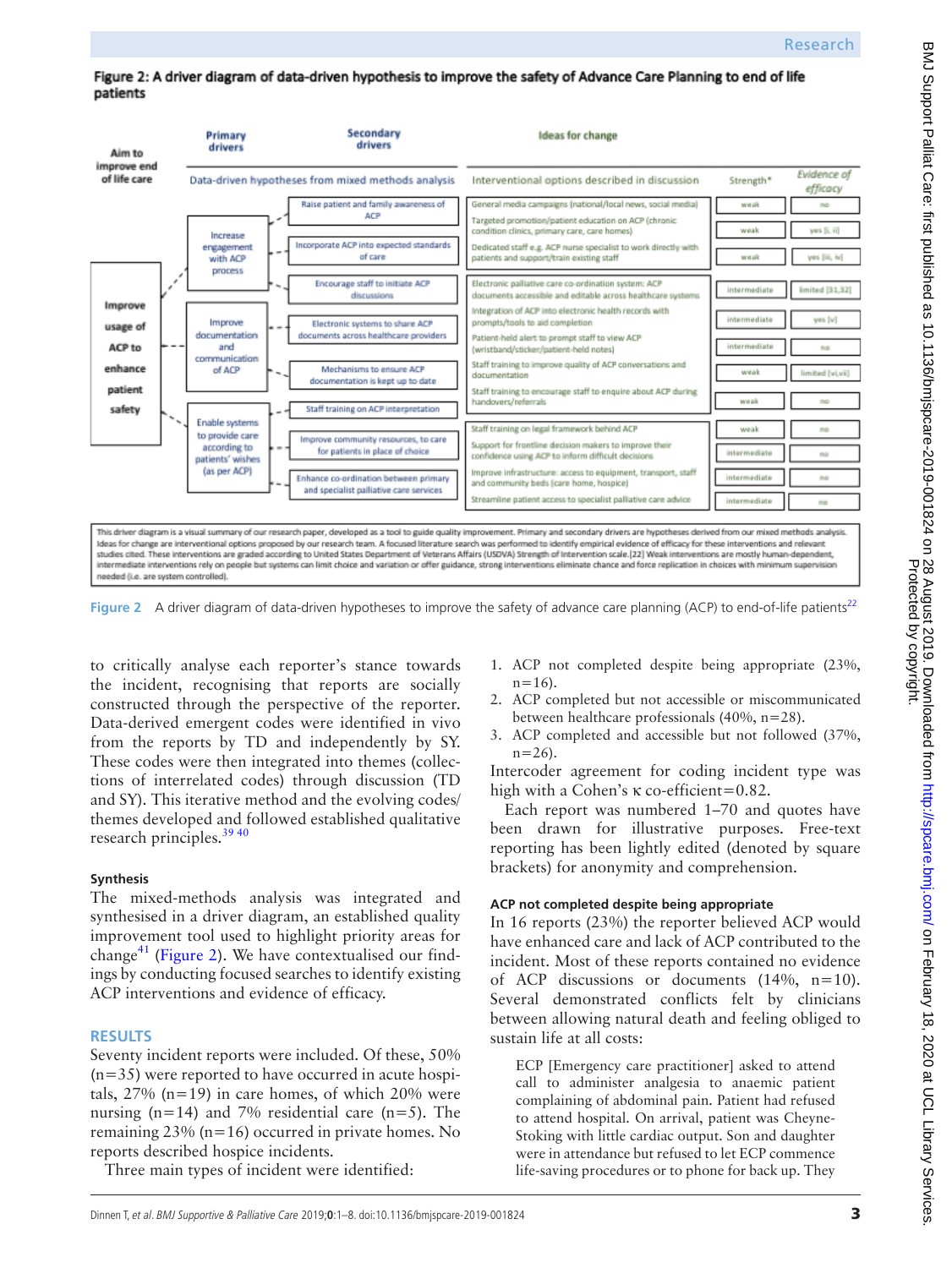stated that the patient did not want any intervention. ECP asked whether there was a living will and was told there was not. ECP informed family that he had an obligation to commence CPR [Cardiopulmonary Resuscitation] if needed but family adamant that this should not be done. ECP also stated would not give any analgesia as it would kill the patient and this could be seen as homicide. (report 3)

In six reports ACP discussions had taken place but were not documented or up to date:

We rushed him onto the ambulance and onto the stretcher where CPR was started. The family expressed he had a living will that was due to be updated by the GP [general practitioner] with a DNACPR [Do not attempt cardiopulmonary resuscitation]. Until we could speak to GP we continued ALS [advanced life support]. GP clarified DNACPR had been discussed and that it would be 'grossly inappropriate' to continue. ROLE [Recognition of life extinct] performed. (report 45)

## **ACP completed but not accessible or miscommunicated between healthcare professionals**

Twenty-eight reports (40%) described problems with effective communication. Most of these described documentation being lost, inaccurate or unavailable  $(27\%, n=19)$ . Transition of care was often a contributory factor. In 12 reports, ACP documents were unavailable following transfer of the patient as typified by the following example:

Patient with [neurodegenerative disorder] attended Accident & Emergency – DNACPR form and living will brought in from home but not returned when patient discharged, therefore when patient suffered cardiac arrest at home DNACPR paperwork not available and [ambulance service] forced to perform full ALS treatment. As a result patient suffered the indignity in death that he had taken every step to prevent. (report 10)

In several reports ACP documents could not be located quickly enough during an acute deterioration resulting in inappropriate intervention such as CPR:

After arriving and doing full CPR and ALS for 20min the patient regained an output, no respiratory effort. The decision to move the patient to the ambulance was made at this point. After placing the patient in a chair to take downstairs the nurse in charge gave me a piece of paper and said I needed to read it, this was an advance decision to refuse treatment (ADRT). (report 22)

Five reports described breakdowns in verbal communication and two described problems with verbal communication and documentation. Poor handover between teams within a setting caused similar problems:

Living will not handed over by MAU [Medical Admissions Unit] staff nurse so cardiac arrest call done and resuscitation CPR commenced. (report 21)

## **ACP completed and accessible but not followed**

In 26 reports (37%) ACP was completed, and documents accessible, but the ACP was not followed. In nine reports (13%) CPR, judged to be inappropriate by the reporter, was performed. In five reports the DNACPR decision was part of the ACP. In four reports the details of the DNACPR decision were not recorded:

She did not want to be resuscitated and indeed she did not want to go to hospital. I subsequently filled out the End-of-Life Care Pathway; a yellow End-of-Life Form was completed on [date] and faxed to the Ambulance Service […] For reasons I do not know, a second ambulance was called. The upshot of this is that a drip was inserted; she was taken into hospital with the family in hot pursuit clutching the yellow form with the DNR [Do Not Resuscitate] on it and they were explicit that she would not have wanted to go to hospital. (report 23)

Six reports described treatment other than CPR, occurring against the wishes expressed in the ACP. Treatment-related errors included delayed or inadequate treatment and overtreatment. These included placement of a nasogastric tube or reversal of hypoglycaemia with an intravenous infusion against the patient's recorded wishes, which had been seen by the staff involved.

A further eight reports described failure to achieve preferred place of care. This was due to unavailability of hospice beds, community staff, medication or an inappropriate transfer to acute hospital for life-sustaining treatment:

Patient admitted for diamorphine and hyoscine pump as nursing home unable to obtain drugs. Patient has a living will specifying not for admission to hospital. (report 9)

Resource constraints only accounted for five reports in which ACP was not followed; staff perceptions and interpretation of ACP was a bigger factor in this data set. Misunderstanding about what constitutes a valid ACP and how mental capacity is defined and represented in law was an underlying theme in many reports:

I looked at the will noting that it was drawn up in [date: 1year prior] and that it was not signed by a doctor or medical professional. I stated that the document was not binding and that it would be illegal for me not to treat the patient […] The daughter arrived and I was asked not to treat her mother. I informed her that I could not stop until the patient had the mental capacity to tell me to stop. (report 20)

Poor understanding of palliative care principles also caused some patient safety incidents. Here a misconception led to an inappropriate admission, despite the fact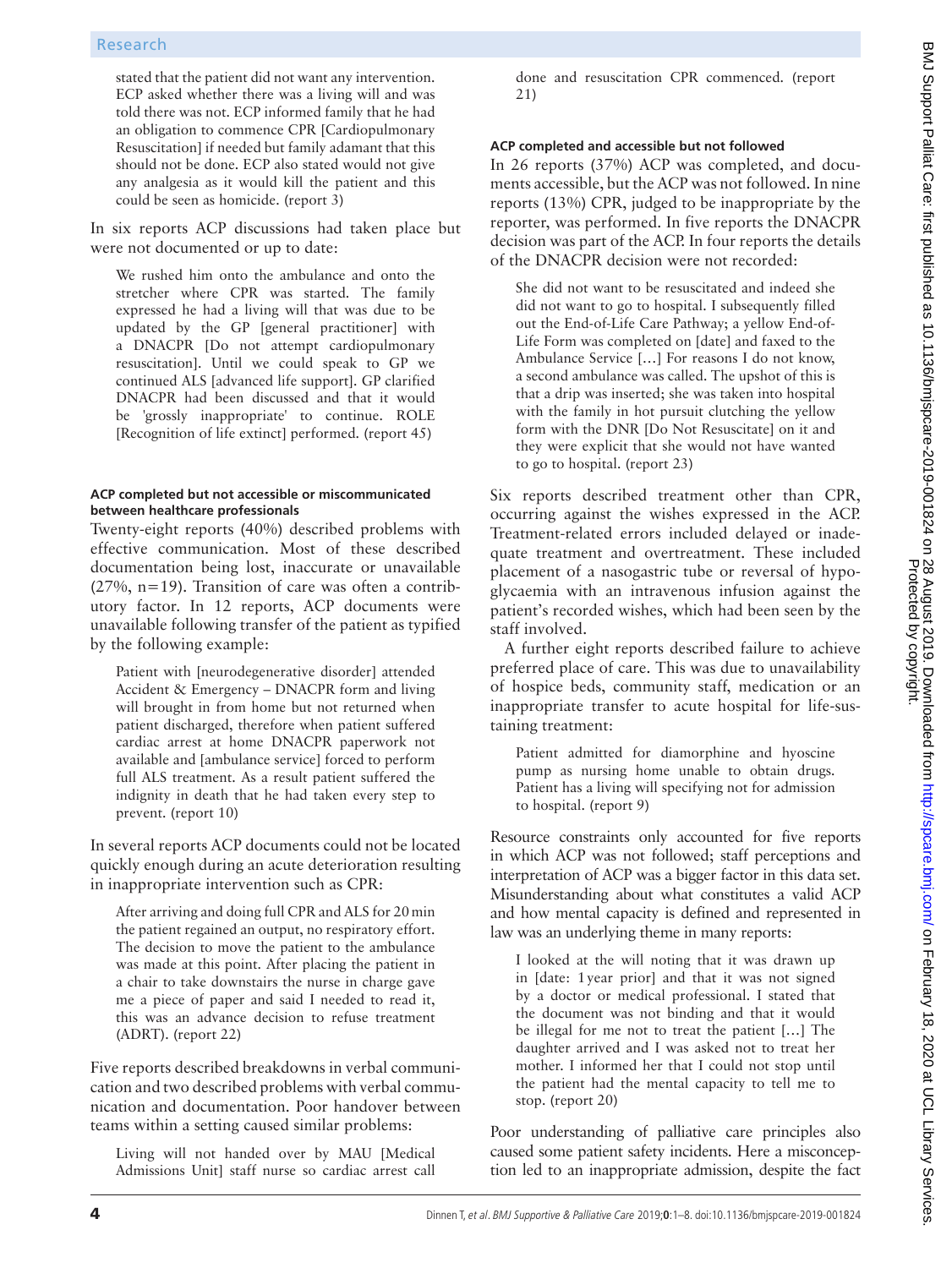the patient had made plans to die at home with an ACP, equipment and medication arranged:

Patient commenced on a syringe driver [date] as terminally unwell. OOH [out of hours] GP called out around 18.00 on [date] which resulted in patient being admitted for rehydration (IV [intravenous] fluids) as the family reported that they were told he was in pain due to being dehydrated at this point the patient was unable to drink due to his deteriorating condition. Anticipatory medications were all available in the house. (report 27)

## **Cross-cutting themes and consequences—interpretative synthesis integrating mixed-methods findings**

We identified some cross-cutting themes that were present across the reports, regardless of whether the patient safety incident was due to lack of ACP being completed, communicated or enacted when needed. Relatives commonly assumed they held authority to make decisions on behalf of someone who lacked capacity. This led to conflict with professionals whose fear of medicolegal consequences arising from withholding interventions was evident. Words such as 'obligation' and 'forced' were used in descriptions about life-sustaining treatment or CPR, suggesting staff felt pressure to provide treatments and lacked confidence in assessing if ACP was applicable, and if they were 'allowed' to make decisions to withhold interventions.

'Decision-maker availability' created challenges where front-line staff (mainly nurses and paramedics) did not feel able to choose a palliative approach over life-sustaining treatment (whether ACP was completed or not) and had difficulty contacting a senior decision-maker (usually a GP, or other senior doctor).

'Conflict between staff' as to what course of action should be taken was also present. This may reflect different levels of palliative care experience but is more likely to reflect the complexity of using ACP to guide decision-making. Differing terminology used to refer to ACP may have also contributed to ambiguity in interpretation. There was evidence of staff confusing ACP with DNACPR:

Ambulance crew misunderstood that presence of Advance Care Plan was not necessarily indicative of a DNACPR order. In fact child was for full resuscitation and this was documented on Advance Care Plan. (report 61)

Many incidents caused distress to patient, families and staff, with organisational consequences such as use of ambulances and inappropriate hospital admission causing pressures on resources. The untoward outcomes most commonly described were inappropriate CPR attempts present in 19 reports (27%). Together these are encapsulated in this example:

Resuscitated and return of spontaneous circulation after 15min, intubated and ventilated and transferred up to critical care. Family very angry that despite highlighting medical alert bracelet that stated patient has a living will nothing done and patient ended up in a situation which they would not have wanted. (report 31)

Our overarching analysis is integrated and synthesised in a driver diagram [\(figure](#page-2-0) 2) mapping datadriven theories (primary and secondary drivers arising from our analysis) to change ideas with matched evidence-based interventions (when possible). The strength of interventions is graded using the USDVA classification.<sup>22</sup>

# **Discussion**

ACP is advocated to align care with patients' wishes and prior healthcare decisions. Our national-level analysis of patient safety incidents demonstrates deficits throughout ACP processes including problems with creation, communication and application of ACP to guide decision-making. This is the first analysis of patient safety incidents relating to ACP. The study provides empirical evidence of the suboptimal and unsafe care received by patients as a result of issues concerning ACP.

In around a quarter of incidents analysed, lack of ACP creation contributed to an incident. Low uptake of ACP is a well-described problem for which there are many postulated causes.<sup>[42](#page-7-0)</sup> Barriers include a perceived lack of skill by clinicians, fear of depriving patients of hope, confusion over responsibility, timing and initiation of discussions.[43](#page-7-1) Lack of public awareness and societal reluctance to talk about death could also be factors.[42](#page-7-0) Interventions aimed at increasing uptake of ACP can be effective, the most successful are complex interventions that address multiple barriers.<sup>[10](#page-6-26)</sup> Any initiative to improve ACP must ensure relevant staff have the confidence to initiate, create and enact ACP.

Lack of accurate and timely communication of ACP was the most commonly reported incident which is consistent with previous work. $316$  Patients in the last phase of life often have multiple pathologies and complex needs. They are likely to seek care from numerous healthcare providers. A reliable system for communicating ACP across services is key to providing safe, effective care. Electronic palliative care coordination systems (EPaCCS) have been advocated as a solution for this.<sup>[44](#page-7-2)</sup> There are many EPaCCS internationally<sup>34 35 45</sup> varying considerably in format and scope. 'Coordinate my Care' in London reports a large majority of patients dying in their preferred place of care and suggests a reduction in hospital admissions.<sup>[45](#page-7-3)</sup> Studies show EPaCCS can improve data sharing<sup>34</sup> and influence care decisions. However data sets are small and concerns remain about the lack of highquality evidence for the efficacy of  $EPaCCS<sup>46</sup>$  which can be burdensome to use with technical issues and duplication of work. $4748$  Systems for communicating ACP information across providers should be robustly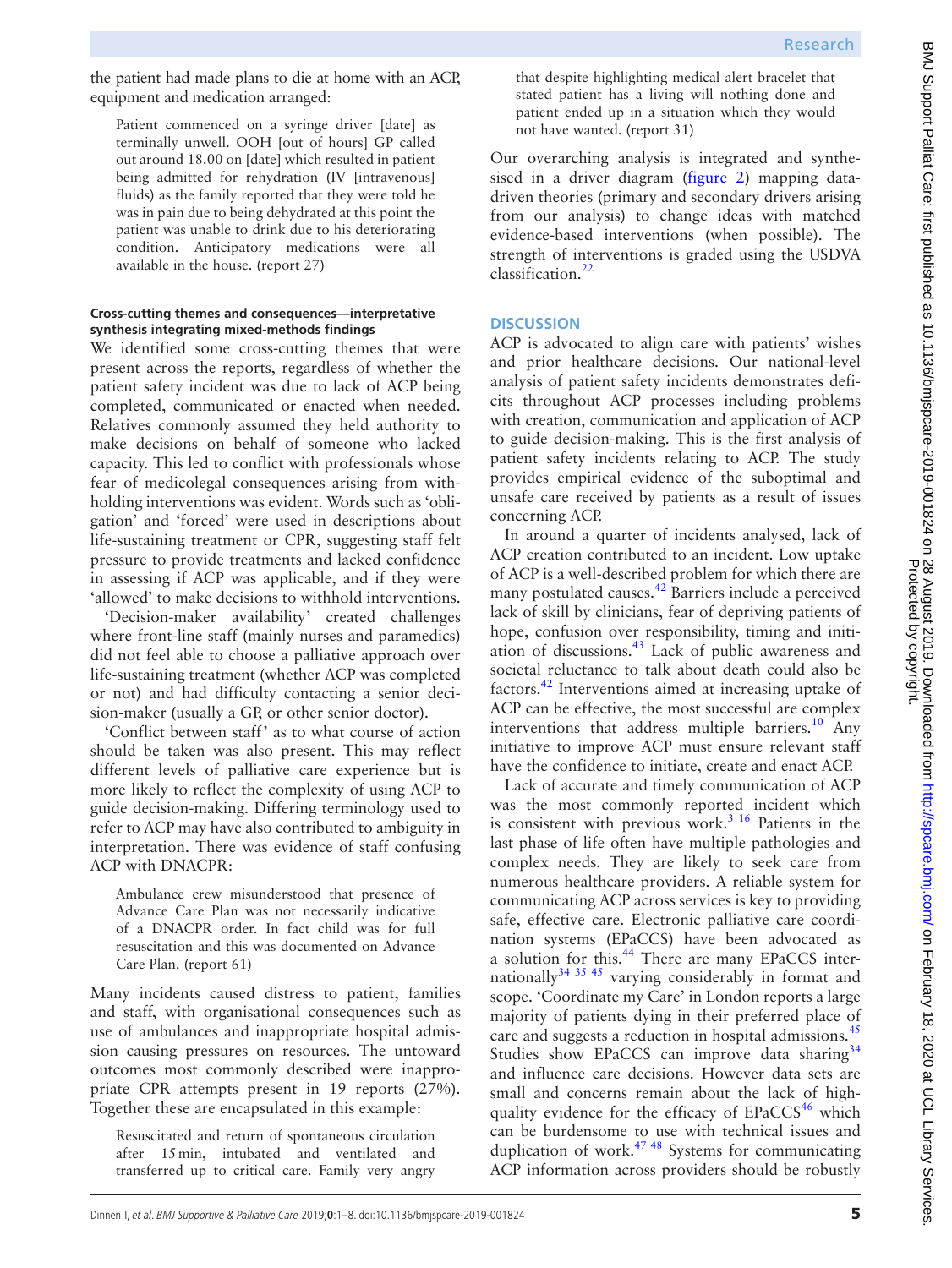evaluated with the aim of developing systems that balance data security, accessibility and usability, and are integrated with existing systems.

Most existing studies focus on improving uptake and documentation of ACP, with a paucity of evidence looking at application and impact on clinical deci-sion-making.<sup>[18](#page-6-27)</sup> ACPs may not be followed even when adequately communicated. From our analysis of incident reports, a lack of staff understanding of ACP is a key contributory factor affecting all stages of ACP. Previous studies have demonstrated a lack of confidence and knowledge about ACP among GPs affecting the initi-ation of ACP<sup>[49](#page-7-6)</sup> and among paramedics affecting interpretation of  $ACP<sup>50</sup>$  $ACP<sup>50</sup>$  $ACP<sup>50</sup>$  Our study adds further evidence demonstrating that lack of staff understanding of ACP can contribute to unsafe and inappropriate care. More research is needed to understand how to enable clinicians to create and use high-quality ACP to guide deci-sion-making.<sup>[18](#page-6-27)</sup> Interpretation and application of ACP is complex and requires higher-level meta-cognitive skills, confidence, experience and emotional intelligence. Fear of medicolegal consequences of making the wrong decision regarding life-sustaining treatments is justified by high-profile cases in which healthcare professionals have been punished for not attempting CPR, which was felt to be futile.<sup>[51](#page-7-8)</sup> Improving timely access to advice in support of these complex decisions for staff is critical, but potentially a cultural shift is also required to empower staff to use their professional judgement and to protect them when they do so. ACP is an inherently human-dependent process, so it is critical that interventions tackle these human-dependent concerns as well as the systems involved.

Given the patient impact of ACP incidents the low volume of reports related to ACP does not necessarily indicate that ACP is a relatively safe process. Under-reporting is a recognised issue with safety incident reporting $^{24}$   $^{25}$  and thus these reports are likely to represent the tip of an iceberg. Most NRLS reports are received from acute/general hospitals which may have impacted on the population of incidents from which our sample was selected since we would expect most ACP incidents to occur in community settings. Another possibility is that ACP is not widely perceived as a patient safety issue. Patient safety in palliative care has had less scrutiny and is less clearly understood than in disciplines such as surgery or critical care. $52$  In the UK the National Institute for Health and Care Excellence first published guidance on ACP in 2004.<sup>53</sup> The National End of Life Care strategy (2008, updated 2014) was a crucial policy publication increasing interest in ACP.<sup>44</sup> Our study period covers 2005–2015. This study contributes an important analysis of incidents faced by vulnerable people at a time of evolving policy and increasing use of ACP, highlighting front-line challenges in ACP implementation and extending what is known by deepening understanding of how and why unsafe care is occurring. The full impact of continued publication of policies and

guidance for ACP remains unknown especially as later policy documents appear to assume that ACP creation and communication have occurred effectively and focus on ensuring ACP is enacted.<sup>54</sup>

Our analysis has extracted valuable learning about how failures in ACP can cause harm and distress and identified principles that are generalisable. The methods used for this work further contribute to the literature by offering a replicable approach for analysis of other local or national databases. This evidence can be used to illuminate the design of solutions; drawing on our analysis in such designs will bring about a greater chance of success.

## **Conclusion**

Breakdowns in ACP occur due to lack of completion, lack of communication or lack of trust at the moment the enactment is required. Incidents occur in all three of these sequential elements of ACP because of human-dependent issues impacting on the entire process; these issues relate to wider societal concerns, beliefs and misconceptions about medicolegal frameworks, organisation of services with front-line professionals lacking decision-making capacity and the complexities of actual processes in clinical situations which inevitably do not follow linear descriptions of intended processes in policy.

Further work should focus on measuring the impact of improvement activities targeting ACP human-dependent and systems elements to improve the safety of care for patients in the last phase of life. Our findings question whether it is possible to develop strong system interventions to ensure safety and quality in ACP without significant improvement in human-dependent concerns such as patient, carer and professional understanding of ACP and the trustworthiness of enacting prior ACP. Achieving this should be explored in local contexts alongside systems development for recording and accessing ACP documents so that quality as well as quantity of ACP usage improves. Rigorous evaluation of ACP initiatives is needed, with dissemination of results to ensure the safest, highest quality and most effective models can be replicated and adapted to local contexts.

**Funding** This research was funded by Marie Curie and by the Scientific Foundation Board of the Royal College of General Practitioners (Grant No MC 2016-06). The funders had no involvement in the study design, data analysis, writing of the report or decision to publish.

**Competing interests** None declared.

**Patient consent for publication** Not required.

**Provenance and peer review** Not commissioned; externally peer reviewed.

**Data availability statement** No data are available.

**Open access** This is an open access article distributed in accordance with the Creative Commons Attribution Non Commercial (CC BY-NC 4.0) license, which permits others to distribute, remix, adapt, build upon this work noncommercially, and license their derivative works on different terms, provided the original work is properly cited, appropriate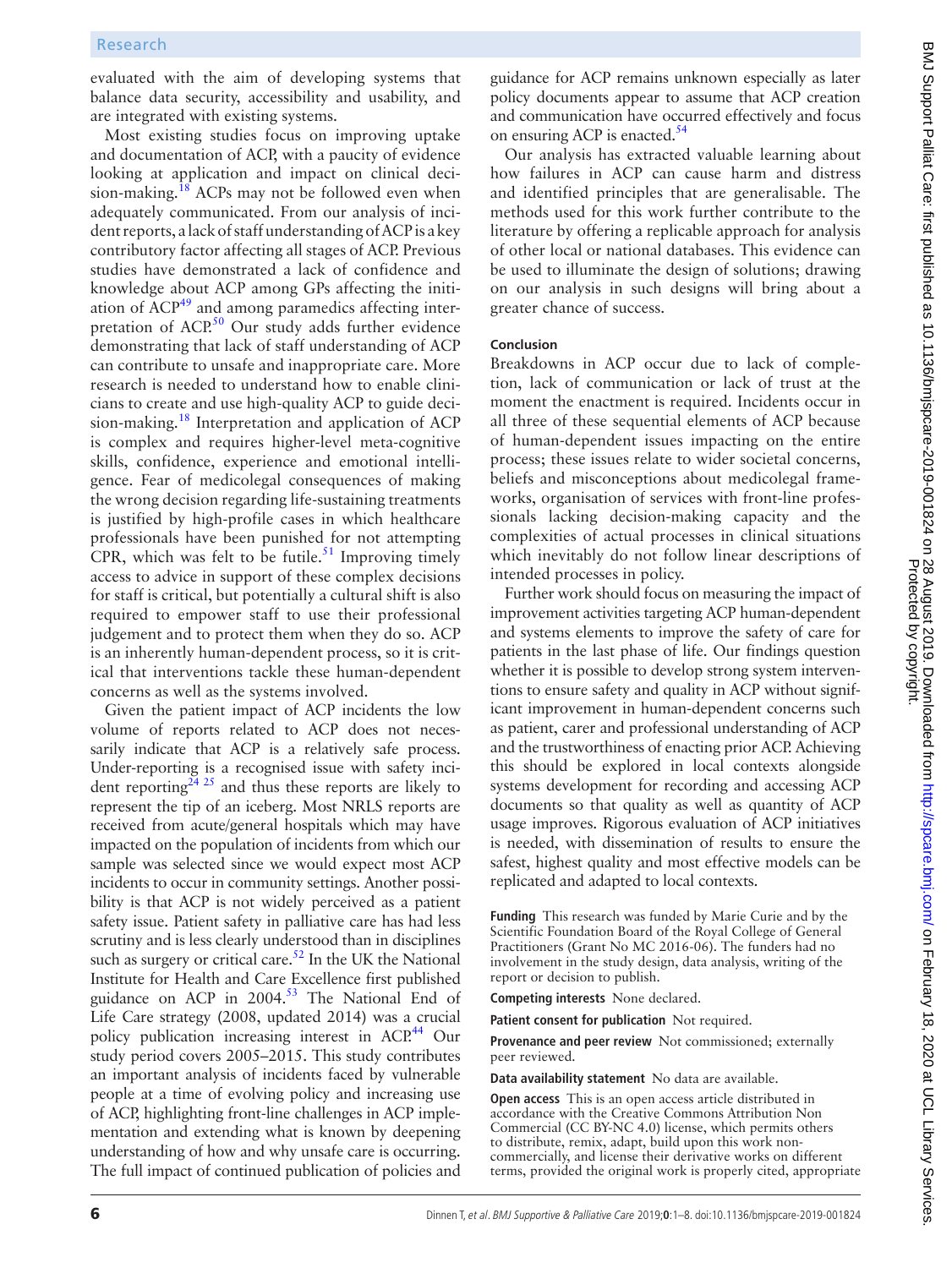credit is given, any changes made indicated, and the use is noncommercial. See: [http://creativecommons.org/licenses/by-nc/4.](http://creativecommons.org/licenses/by-nc/4.0/)  $0/$ .

#### **References**

- <span id="page-6-0"></span>1. World Health Organisation Regional office for Europe. *Palliative care for older people: better practices. Denmark*, 2011.
- <span id="page-6-1"></span>2. Somogyi-Zalud E, Zhong Z, Hamel MB, *et al*. The use of life-sustaining treatments in hospitalized persons aged 80 and older. *[J Am Geriatr Soc](http://dx.doi.org/10.1046/j.1532-5415.2002.50222.x)* 2002;50:930–4.
- <span id="page-6-9"></span>3. Heyland DK*et al*. Failure to engage hospitalized elderly patients and their families in advance care planning. *[JAMA](http://dx.doi.org/10.1001/jamainternmed.2013.180)  [Intern Med](http://dx.doi.org/10.1001/jamainternmed.2013.180)* 2013;173:778–87.
- <span id="page-6-2"></span>4. Higginson IJ, Sen-Gupta GJ. Place of care in advanced cancer: a qualitative systematic literature review of patient preferences. *[J Palliat Med](http://dx.doi.org/10.1089/jpm.2000.3.287)* 2000;3:287–300.
- 5. Gomes B, Calanzani N, Gysels M, *et al*. Heterogeneity and changes in preferences for dying at home: a systematic review. *[BMC Palliat Care](http://dx.doi.org/10.1186/1472-684X-12-7)* 2013;12:7.
- <span id="page-6-3"></span>6. Broad JB, Gott M, Kim H, *et al*. Where do people die? an international comparison of the percentage of deaths occurring in hospital and residential aged care settings in 45 populations, using published and available statistics. *[Int J Public Health](http://dx.doi.org/10.1007/s00038-012-0394-5)* 2013;58:257–67.
- <span id="page-6-4"></span>7. Gomes B, Calanzani N, Higginson IJ. Benefits and costs of home palliative care compared with usual care for patients with advanced illness and their family caregivers. *[JAMA](http://dx.doi.org/10.1001/jama.2014.553)* 2014;311:1060–1.
- <span id="page-6-5"></span>8. Gomes B, Higginson IJ. Where people die (1974—2030): past trends, future projections and implications for care. *[Palliat Med](http://dx.doi.org/10.1177/0269216307084606)* 2008;22:33–41.
- <span id="page-6-6"></span>9. Houben CHM, Spruit MA, Groenen MTJ, *et al*. Efficacy of advance care planning: a systematic review and meta-analysis. *[J](http://dx.doi.org/10.1016/j.jamda.2014.01.008)  [Am Med Dir Assoc](http://dx.doi.org/10.1016/j.jamda.2014.01.008)* 2014;15:477–89.
- <span id="page-6-26"></span>10. Brinkman-Stoppelenburg A, Rietjens JAC, van der Heide A. The effects of advance care planning on end-of-life care: a systematic review. *[Palliat Med](http://dx.doi.org/10.1177/0269216314526272)* 2014;28:1000–25.
- <span id="page-6-7"></span>11. Rietjens JAC, Sudore RL, Connolly M, *et al*. Definition and recommendations for advance care planning: an international consensus supported by the European association for palliative care. *[Lancet Oncol](http://dx.doi.org/10.1016/S1470-2045(17)30582-X)* 2017;18:e543–51.
- <span id="page-6-8"></span>12. National Institute for Health and Care Excellence. *Nice guideline 94 chapter 15 advance care planning*, 2018.
- 13. Australian Medical Association. Position statement on end of life care and advance care planning. Available: [https://ama.](https://ama.com.au/sites/default/files/documents/AMA_position_statement_on_end_of_life_care_and_advance_care_planning_2014.pdf2014) [com.au/sites/default/files/documents/AMA\\_position\\_statement\\_](https://ama.com.au/sites/default/files/documents/AMA_position_statement_on_end_of_life_care_and_advance_care_planning_2014.pdf2014) on end of life care and advance care planning 2014. [pdf2014](https://ama.com.au/sites/default/files/documents/AMA_position_statement_on_end_of_life_care_and_advance_care_planning_2014.pdf2014) [Accessed 03 Apr 2018].
- 14. Wright AA*et al*. Associations between end-of-life discussions, patient mental health, medical care near death, and caregiver bereavement adjustment. *[JAMA](http://dx.doi.org/10.1001/jama.300.14.1665)* 2008;300:1665–73.
- 15. Harrison KL, Adrion ER, Ritchie CS, *et al*. Low completion and disparities in advance care planning activities among older Medicare beneficiaries. *[JAMA Intern Med](http://dx.doi.org/10.1001/jamainternmed.2016.6751)* 2016;176:1872–5.
- 16. Walker E, McMahan R, Barnes D, *et al*. Advance care planning documentation practices and accessibility in the electronic health record: implications for patient safety. *[J Pain Symptom](http://dx.doi.org/10.1016/j.jpainsymman.2017.09.018)  [Manage](http://dx.doi.org/10.1016/j.jpainsymman.2017.09.018)* 2018;55:256–64.
- <span id="page-6-10"></span>17. Covinsky KE, Fuller JD, Yaffe K, *et al*. Communication and decision-making in seriously ill patients: findings of the support project. *[J Am Geriatr Soc](http://dx.doi.org/10.1111/j.1532-5415.2000.tb03131.x)* 2000;48:S187–S193.
- <span id="page-6-27"></span>18. Palliative Care Evidence Review Service (PaCERS). *A rapid review: does advance care planning alter management decisions made by healthcare professionals?* Cardiff, 2017.
- <span id="page-6-11"></span>19. Biondo PD, Lee LD, Davison SN, *et al*. How healthcare systems evaluate their advance care planning initiatives: results from a systematic review. *[Palliat Med](http://dx.doi.org/10.1177/0269216316630883)* 2016;30:720–9.

<span id="page-6-12"></span>20. Rietjens J, Korfage I, van der Heide A. *Advance care planning: not a panacea*. London, England: SAGE Publications Sage UK, 2016.

Research

- <span id="page-6-13"></span>21. Rossi PH. The iron law of evaluation and other metallic rules. *Research in social problems and public policy* 1987;4:3–20.
- <span id="page-6-23"></span>22. U.S. Department of Veterans Affairs. root cause analysis tool. Available: [https://www.patientsafety.va.gov/docs/joe/rca\\_tools\\_](https://www.patientsafety.va.gov/docs/joe/rca_tools_2_15.pdf) [2\\_15.pdf](https://www.patientsafety.va.gov/docs/joe/rca_tools_2_15.pdf) [Accessed 8 February 2019].
- <span id="page-6-14"></span>23. Sherman H, Castro G, Fletcher M, *et al*. Towards an international classification for patient safety: the conceptual framework. *[International Journal for Quality in Health Care](http://dx.doi.org/10.1093/intqhc/mzn054)* 2009;21:2–8.
- <span id="page-6-15"></span>24. Shojania KG. The frustrating case of incident-reporting systems. *[Qual Saf Health Care](http://dx.doi.org/10.1136/qshc.2008.029496)* 2008;17:400–2.
- 25. Macrae C. The problem with incident reporting. *[BMJ Qual Saf](http://dx.doi.org/10.1136/bmjqs-2015-004732)* 2016;25:71–5.
- <span id="page-6-16"></span>26. Donaldson LJ, Panesar SS, Darzi A. Patient-safety-related Hospital deaths in England: thematic analysis of incidents reported to a national database, 2010-2012. *[PLoS Med](http://dx.doi.org/10.1371/journal.pmed.1001667)* 2014;11:e1001667.
- 27. Williams H*et al*. Quality improvement priorities for safer outof-hours palliative care: lessons from a mixed-methods analysis of a national incident-reporting database. *Palliative medicine* 2018;0269216318817692.
- <span id="page-6-17"></span>28. Tieu C, Chaudhry R, Schroeder DR, *et al*. Utilization of patient electronic messaging to promote advance care planning in the primary care setting. *[Am J Hosp Palliat Care](http://dx.doi.org/10.1177/1049909116650237)* 2017;34:665–70.
- 29. Heiman H, Bates DW, Fairchild D, *et al*. Improving completion of advance directives in the primary care setting: a randomized controlled trial. *[Am J Med](http://dx.doi.org/10.1016/j.amjmed.2004.03.027)* 2004;117:318–24.
- <span id="page-6-18"></span>30. Aasmul I, Husebo BS, Flo E. Description of an advance care planning intervention in nursing homes: outcomes of the process evaluation. *[BMC Geriatr](http://dx.doi.org/10.1186/s12877-018-0713-7)* 2018;18:26.
- 31. Detering K, Silvester W, Corke C, *et al*. Teaching general practitioners and doctors-in-training to discuss advance care planning: evaluation of a brief multimodality education programme. *[BMJ Support Palliat Care](http://dx.doi.org/10.1136/bmjspcare-2013-000450)* 2014;4:313–21.
- <span id="page-6-19"></span>32. Baker A, Leak P, Ritchie LD, *et al*. Anticipatory care planning and integration: a primary care pilot study aimed at reducing unplanned hospitalisation. *[Br J Gen Pract](http://dx.doi.org/10.3399/bjgp12X625175)* 2012;62:e113–20.
- 33. Detering KM, Hancock AD, Reade MC, *et al*. The impact of advance care planning on end of life care in elderly patients: randomised controlled trial. *[BMJ](http://dx.doi.org/10.1136/bmj.c1345)* 2010;340:c1345.
- <span id="page-6-20"></span>34. Finucane A, Tapsfield J, Hall C, *et al*. Electronic key information summaries can highlight patients' wishes out of hours. *[BMJ Support Palliat Care](http://dx.doi.org/10.1136/bmjspcare-2016-001204.56)* 2016;6:405.3–6.
- 35. Schmidt TA, Olszewski EA, Zive D, *et al*. The Oregon physician orders for life-sustaining treatment registry: a preliminary study of emergency medical services utilization. *[J](http://dx.doi.org/10.1016/j.jemermed.2012.07.081)  [Emerg Med](http://dx.doi.org/10.1016/j.jemermed.2012.07.081)* 2013;44:796–805.
- 36. Huber MT, Highland JD, Krishnamoorthi VR, *et al*. Utilizing the electronic health record to improve advance care planning: a systematic review. *[Am J Hosp Palliat Care](http://dx.doi.org/10.1177/1049909117715217)* 2018;35:532–41.
- <span id="page-6-21"></span>37. World Health Organisation. Conceptual framework for the International classification for patient safety, 2009. Available: [http://www.who.int/patientsafety/taxonomy/icps\\_full\\_report.](http://www.who.int/patientsafety/taxonomy/icps_full_report.pdf) [pdf](http://www.who.int/patientsafety/taxonomy/icps_full_report.pdf) [Accessed cited 2018 9th October].
- <span id="page-6-22"></span>38. Ziebland S, McPherson A. Making sense of qualitative data analysis: an introduction with illustrations from DIPEx (personal experiences of health and illness). *[Med Educ](http://dx.doi.org/10.1111/j.1365-2929.2006.02467.x)* 2006;40:405–14.
- <span id="page-6-24"></span>39. Strauss A, Corbin J. *Basics of qualitative research: SAGE publications*, 1990.
- 40. Huberman M, Miles MB. Understanding and validity in qualitative research. In: Maxwell J, ed. *The qualitative researcher's companion. SAGE publications*, 2002: 64–34.
- <span id="page-6-25"></span>41. Bennett B, Provost L. What's your theory? *Quality Progress* 2015;48.